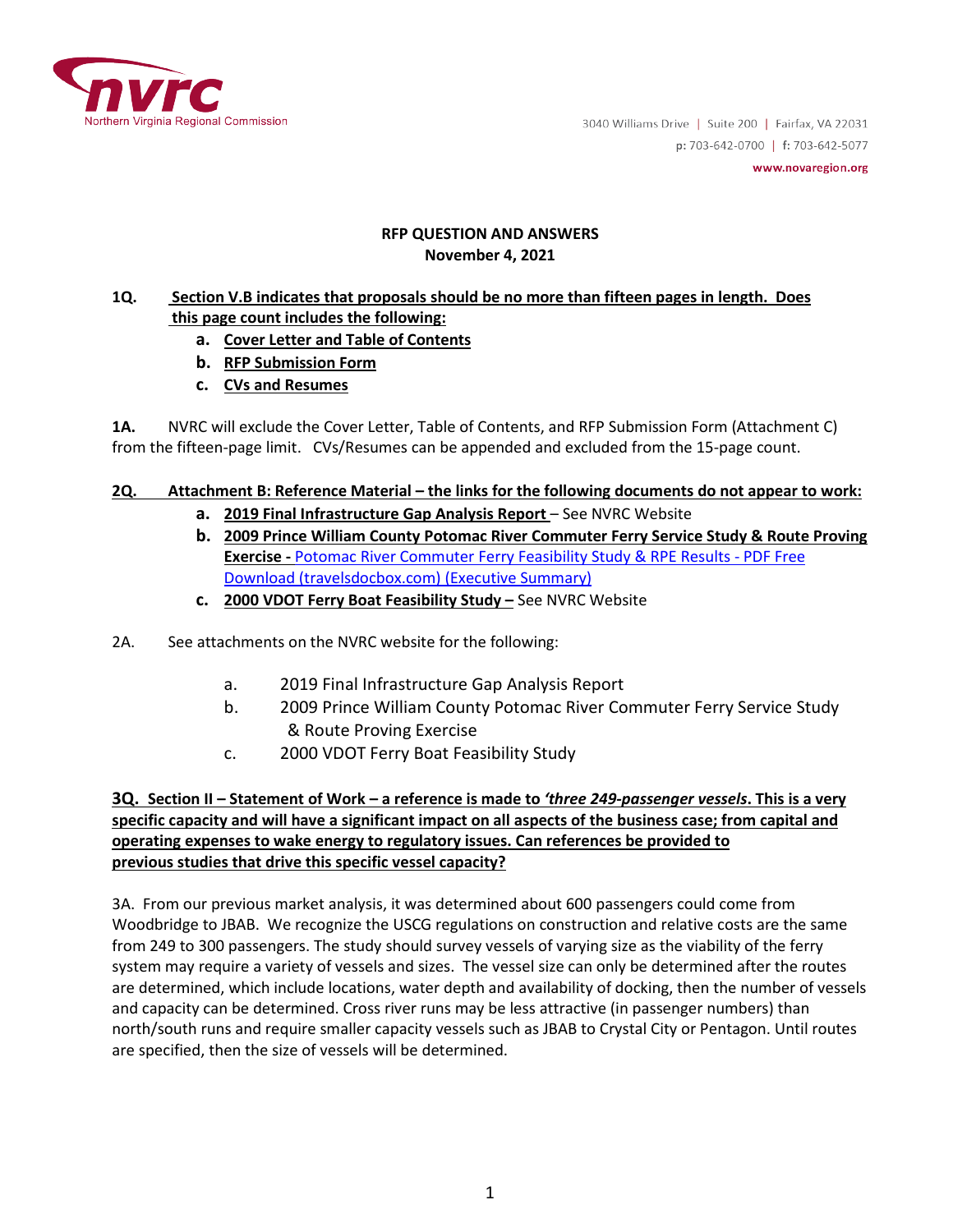

**4Q. Attachment A: Scope of Work – Task 1: Service Model.** *'Consultant needs to take into consideration wake disturbance, the depth of the three rivers and be able to discuss with the limitations of speed and propeller versus jet propelled versus hydrogen.'* **Please confirm that the intent of this requirement is to analyze all potential forms of propulsor (propellers, waterjets, etc.) and their effectiveness on the specific route given speed requirements and all environmental factors (water depth, debris, etc.) as well as all potential forms of propulsion (powering the propulsors) such as hydrogen fuel cells, diesel engines, etc. If there is an alternate intent, please clarify.**

4A. Yes, the intent of this study is to analyze all potential forms of propulsion and their effectiveness on the specific routes.

**5Q. Attachment A: Scope of Work – Task 1: Ridership Forecasts.** *'Finally, the consultant should fully describe all possible service routes (origin, destination, vessel types, passenger estimates, operating and capital costs, environmental considerations, etc.) and determine which routes are recommended for inclusion in the financial analysis to be completed in task two.'* **Are passenger estimates to be based on forecasting from previous studies or is the consultant expected to develop new ridership forecasting?**

5A. Yes, ridership forecasting should be based on previous studies.

**6Q. RFP pg. 10 states that "Submission of a proposal indicates acceptance by the firm of the conditions contained in this request for proposal unless clearly and specifically noted in the proposal submitted and confirmed in the contract between NVRC and the entity selected." If proposers wish to note any exceptions to the conditions, can these exceptions be appended and excluded from the 15-page count?**

6A. No, they will not be excluded from the 15-page count but rather discussed in the context of the proposal.

**7Q. In the Evaluation Criteria and Weighting table on p. 8 of the RFP, 5% of the scoring weight is allocated to Small, Women-owned, and Minority-owned (SWaM) Businesses. Can the NVRC please clarify how this criterion is scored? For example, does the Prime Consultant have to be a SWaM business to fulfill this criterion, or would participation from a SWaM subconsultant count towards this criterion? Is there a specific goal associated with this project?**

7A. Participation from a SWaM subconsultant counts towards the criterion.

### **8Q. Are subconsultants required to fill out the RFP Submission Form, or only the Prime consultant?**

8A. We are requesting the prime consultant to complete the RFP Submission Form, but we are asking the prime to disclose who their subs would be. That could be a matter of negotiation and approval.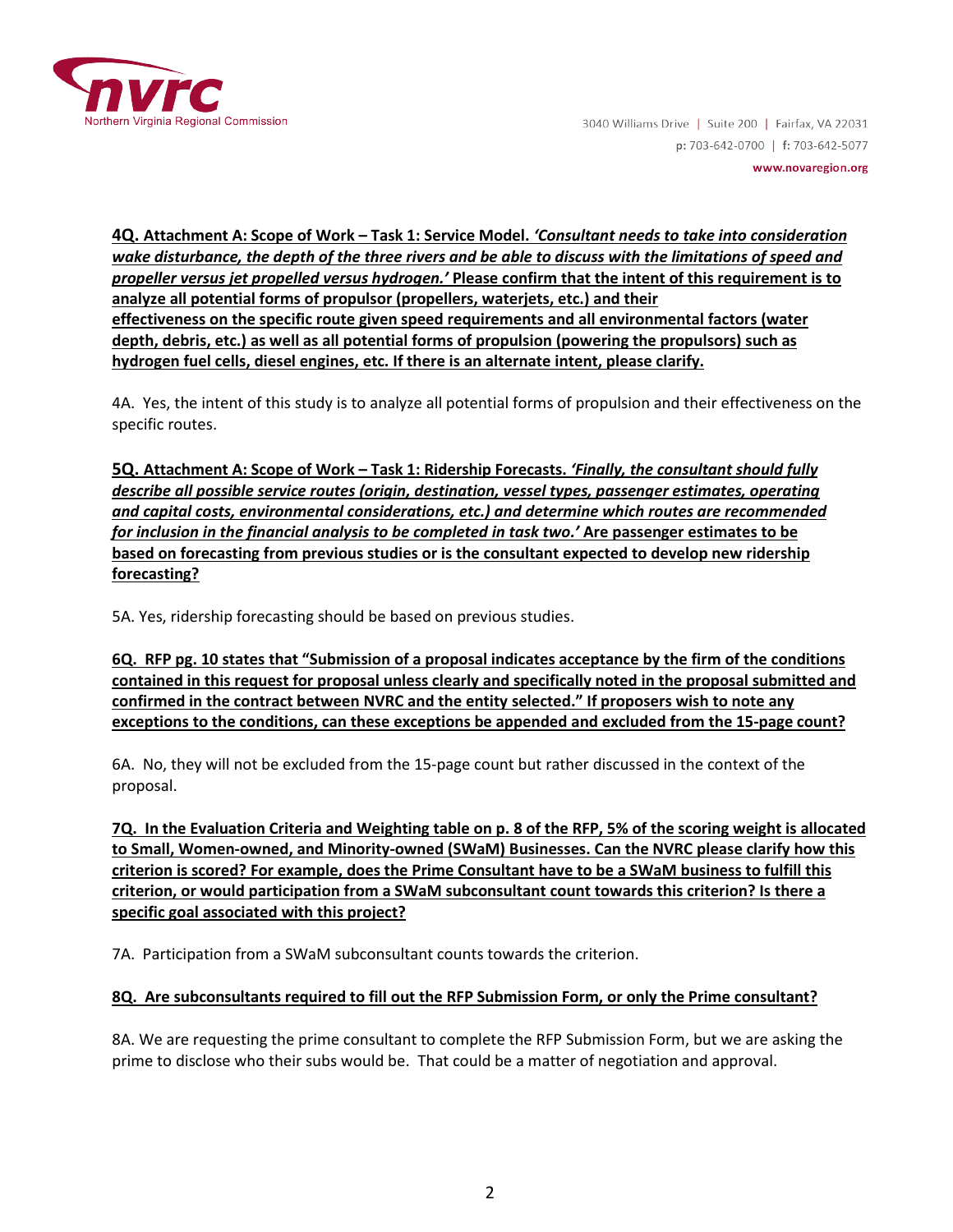

3040 Williams Drive | Suite 200 | Fairfax, VA 22031 p: 703-642-0700 | f: 703-642-5077 www.novaregion.org

**9Q. Section GG. of the RFP requires an umbrella policy with \$5,000,000 per occurrence and aggregate limit. Umbrella policies typically provide excess coverage of Commercial General Liability and Automobile Liability insurance. For a planning project, the exposures for General Liability and Automobile Liability policies are relatively small. A \$5,000,000 umbrella requirement is more typical of Contractor requirement for a construction project with significant risks in these areas. This limit may also prevent us from including smaller subconsultants on our team who would not carry these limits as they do not have these levels of exposures. Would NVRC remove the umbrella requirement given the nature of the requested services. If not, would NVRC consider removing the requirement to flow down the insurance requirements to subconsultants?**

9A. NVRC will consider modifying the insurance requirements for the Consultant and subconsultants, based on guidance from NVRC's underwriter and conditions of the funding agency.

## **10Q. Would NVRC consider setting up payment for this project on a lump sum (fixed price) basis payable monthly for percentage of services completed?**

10A. Yes, NVRC will consider setting up a payment plan based on monthly percentages; however, monthly progress reports would be required as well.

**11Q. In Appendix A in task 1, the RFP states "Finally, the consultant should fully describe all possible service routes (origin, destination, vessel types, passenger estimates, operating and capital costs, environmental considerations, etc.) and determine which routes are recommended for inclusion in the financial analysis to be completed in task two." But in the description of Task 1 Deliverable 2 the RFP states, "Report describing three possible service routes and any/all opportunities needed to launch the service." Can you please clarify if the intent of Task 1 is to look at all possible service routes and then somehow settle on three possibilities, or if the task is to identify up to three possible service routes?**

11A. The intent of the study is to identify all possible routes but no less than three service routes.

**12Q. In Task 3, there is a list of potential revenue sources to be included in the financial model that lists "small freight package delivery." From other portions of the RFP freight feasibility seems to be excluded from Phase 1 of the business case. Can you please clarify if this is intended to be only a placeholder for any possible freight revenue?**

12A. Yes, we want to identify a placeholder for possible freight revenue.

**13Q. Realizing that freight feasibility has been moved into Phase 2 of the business case, to what extent should considerations around the potential for freight handling be included in the Phase 1 report? In Task 1 these may be influences on the operating plan, conceptual vessel design, and most definitely terminal assumptions and requirements, please clarify.**